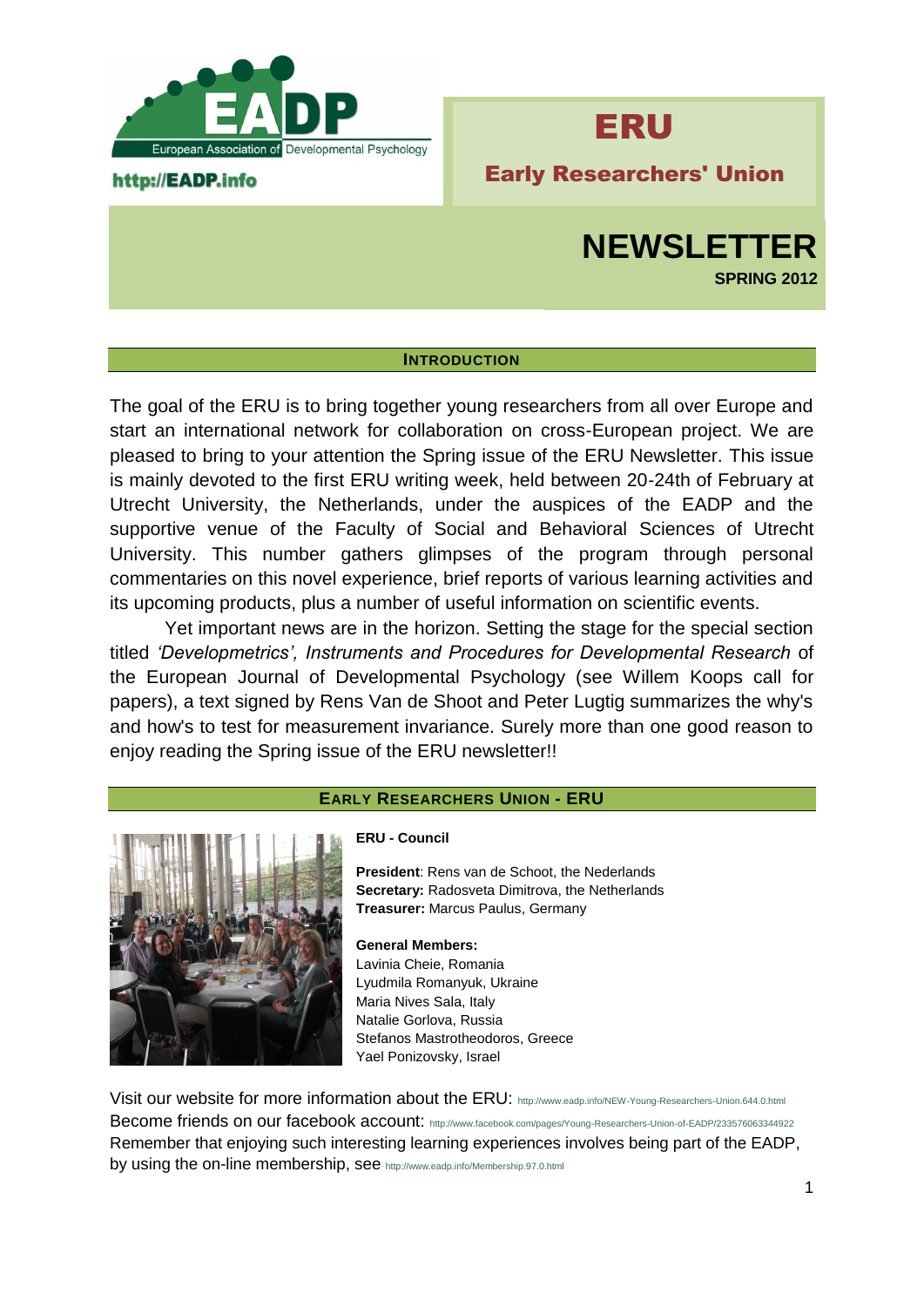### **ERU WRITING WEEK**

ERU is profoundly grateful to the EADP precious support for the writing week held between 20-24<sup>th</sup> of February at Utrecht University, the Netherlands. The goal of the event was to finalize joint papers on cross-national comparisons of different instruments and submit those to the European Journal of Developmental Psychology, Special Section *Developmetrics, Instruments and Procedures for Developmental Research.* Part of the workshop focused on lectures on developmental psychology and publishing in high impact journals held by prof. Willem Koops (Editor of EJDP), professional language editing and cross-cultural validation procedures of instruments. We also would like to acknowledge Emma Nash, Suzannah Ravenscroft and Leonard Vanbrabant for their professional support in academic writing in English and statistical analyses.



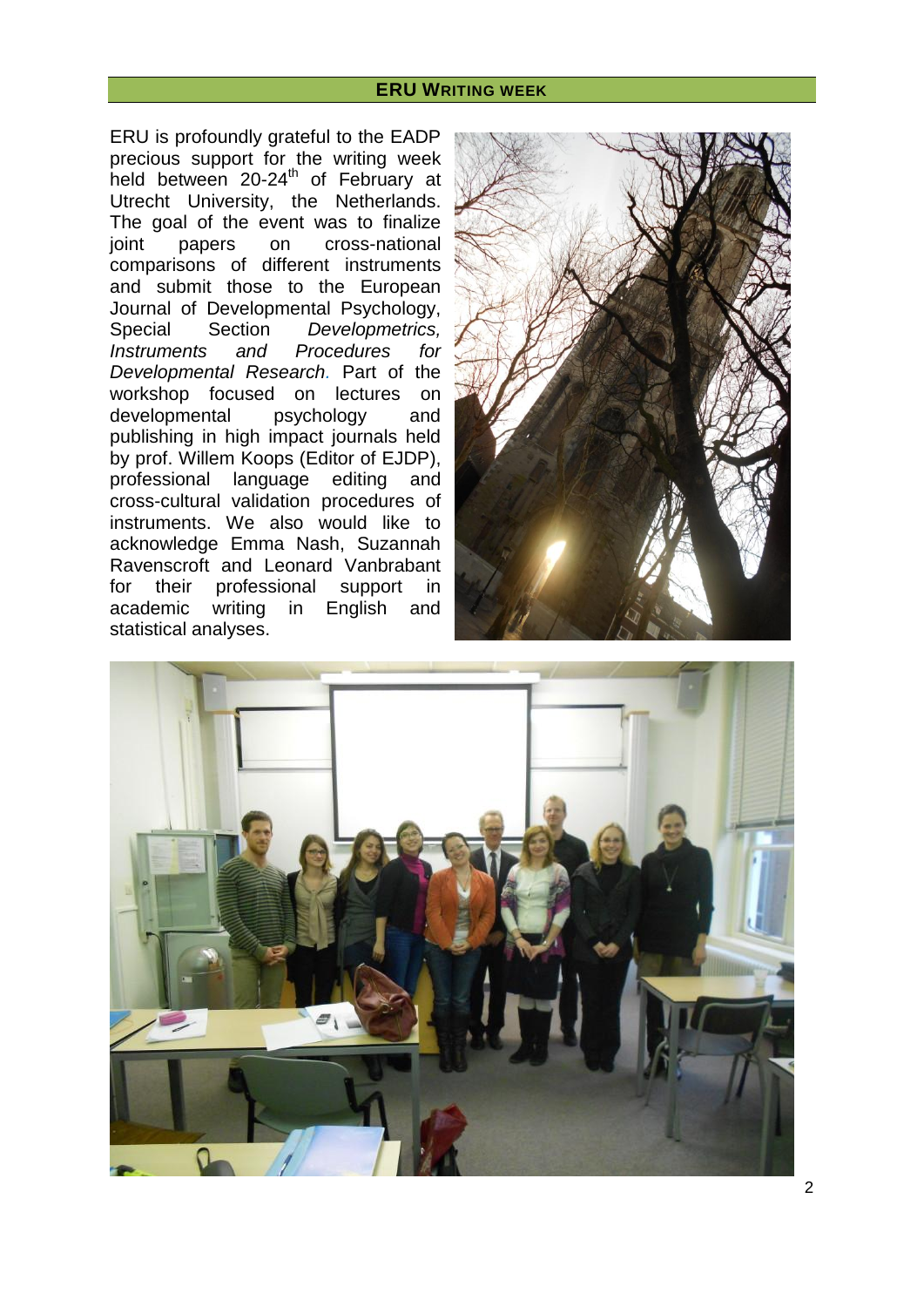### **COMMENTS OF PARTICIPANTS OF THE WRITING WEEK**

"It was one of these great and satisfying experiences to interact with this group of young scholars; there was à beautiful atmosphere of friendship and collaboration among them and It was à great pleasure for me to present my views on methodology and history of our field and to discuss with them about all this and about publishing in top journals. I had the feeling to have met the future of our Association."

### *Willem Koops*

"The writing week has been a great, and also exhaustive, experience for all the things we learned and for the time spent collaborating on the same task and sharing our knowledge with other young researchers coming from different countries"

*Nives Sala*

"It's always enriching to interact with other young researchers, especially if they come from very different countries (from Siberia to Greece!). We created a joyful atmosphere, in a cooperative (and not competitive!) way. But the EADP writing week had something more: to come up by the end of the week with a paper, almost ready to be submitted, was the special ingredient of this very bright experience!"

### *Marta Casonato*

"As I decided to join the Early Researchers' Union on its informal meeting at Bergen in August 2011, I didn't expect that it could end up in such an interesting and productive week, in February 2012. In the Netherlands, the hospitality of the local researcher, Rens van de Schoot, who managed to organize the week in every detail, made for a highly effective as well as pleasurable use of time. The presence of



people from different countries, who are more or less –like I am- in their first steps as researchers, with the common goal of working on an academic matter –struggling for a paper to be published- gave me inspiration and motive, that helped me work hard as well as enjoy my time. I'm looking forward to other collaborations in the future!"

*Stefanos Mastrotheodoros*

"It was great to be involved in the writing week watching all the research papers come together and seeing the enthusiasm of the group. Giving the lecture on English writing for a group of internationals was a new experience for me and highlighted the complexity of using a language other than your own when writing an article. I was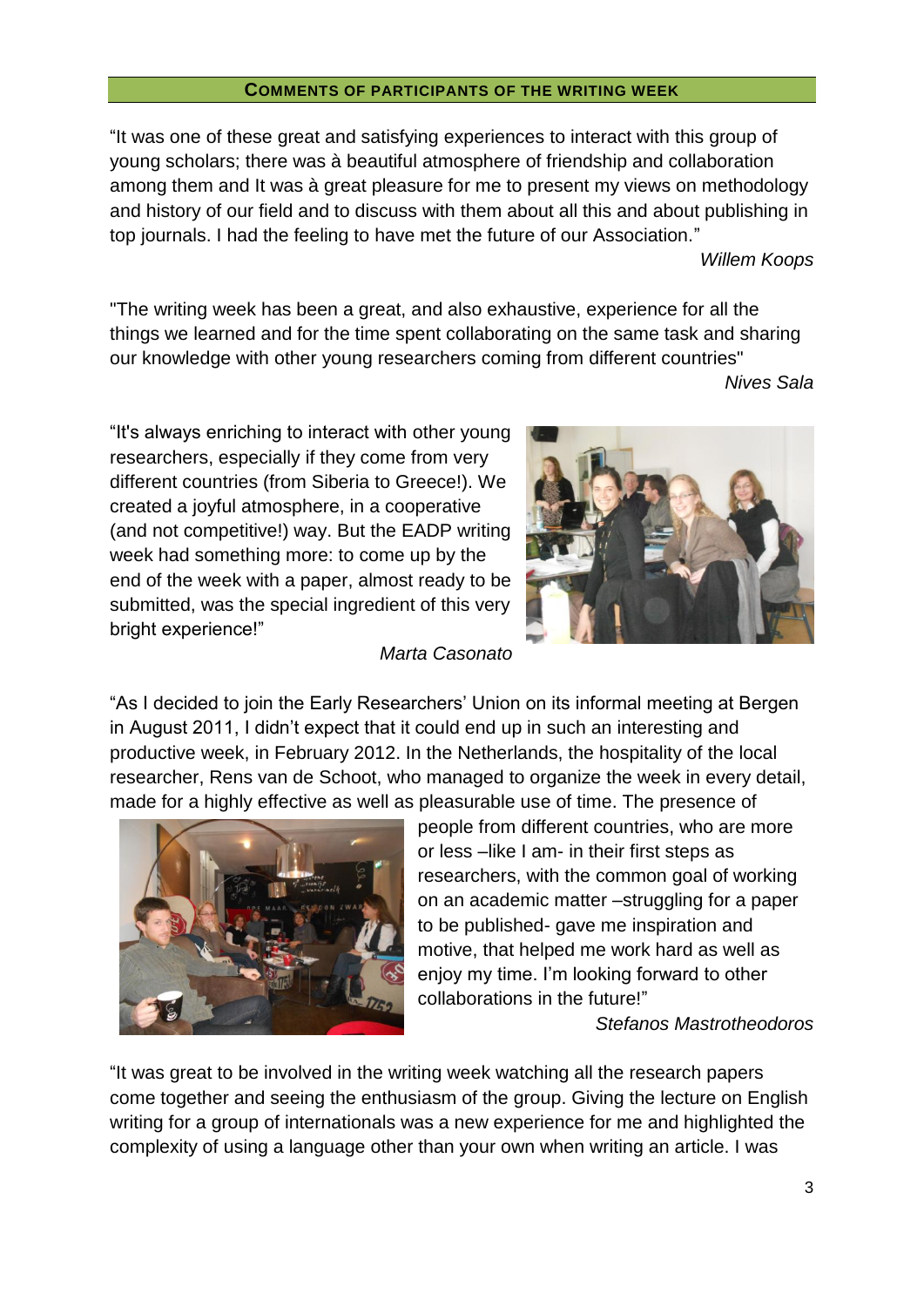really impressed with the efforts of the group and the attention they gave to our hints and tips. I enjoyed the experience and getting the chance to interact with such a dynamic group."

*Suzannah Ravenscroft*

"Working together with young talented fellow researchers from around the world was a great experience. Especially when they noticed that writing a short article in one week was possible. Next time I will definitely participate again, since I really enjoyed it. So, thank you all and now fingers crossed. Salute,"

*Leonard Vanbrabant*



"I was amazed at the dedication and enthusiasm of the participants, and was impressed that they were able to write a paper in such a short time - and in a foreign language! I had a lot of fun helping with the week, and I hope the hard work paid off." *Emma Nash*



"What I really appreciate during this writing week: Meeting other young researchers coming from different countries; writing a brief paper in "one" week; having some lessons on statistic...without getting bored!; having some cues to better write in English! but also:

Staying in a hostel from the 70thies; our meet point with this delightful latte macchiato; eating in a Belgian restaurant...having none Belgian typical meal; trying to speak Dutch saying "we

hebben onderwijs here"! Only a few students understood me! I also tried in French but no more success! Many thanks to Rens and Leonard for the organization of this amazing writing week".

### *Marie Stiévenart*

"I join my colleagues in sharing their enthusiasm and motivation in working with such culturally diverse and dynamic group. I strongly believe that this event marked the beginning of a fresh new start for our young but cohesive group with prospects to further extend our activities in the field of developmental psychology. "

Radosveta Dimitrova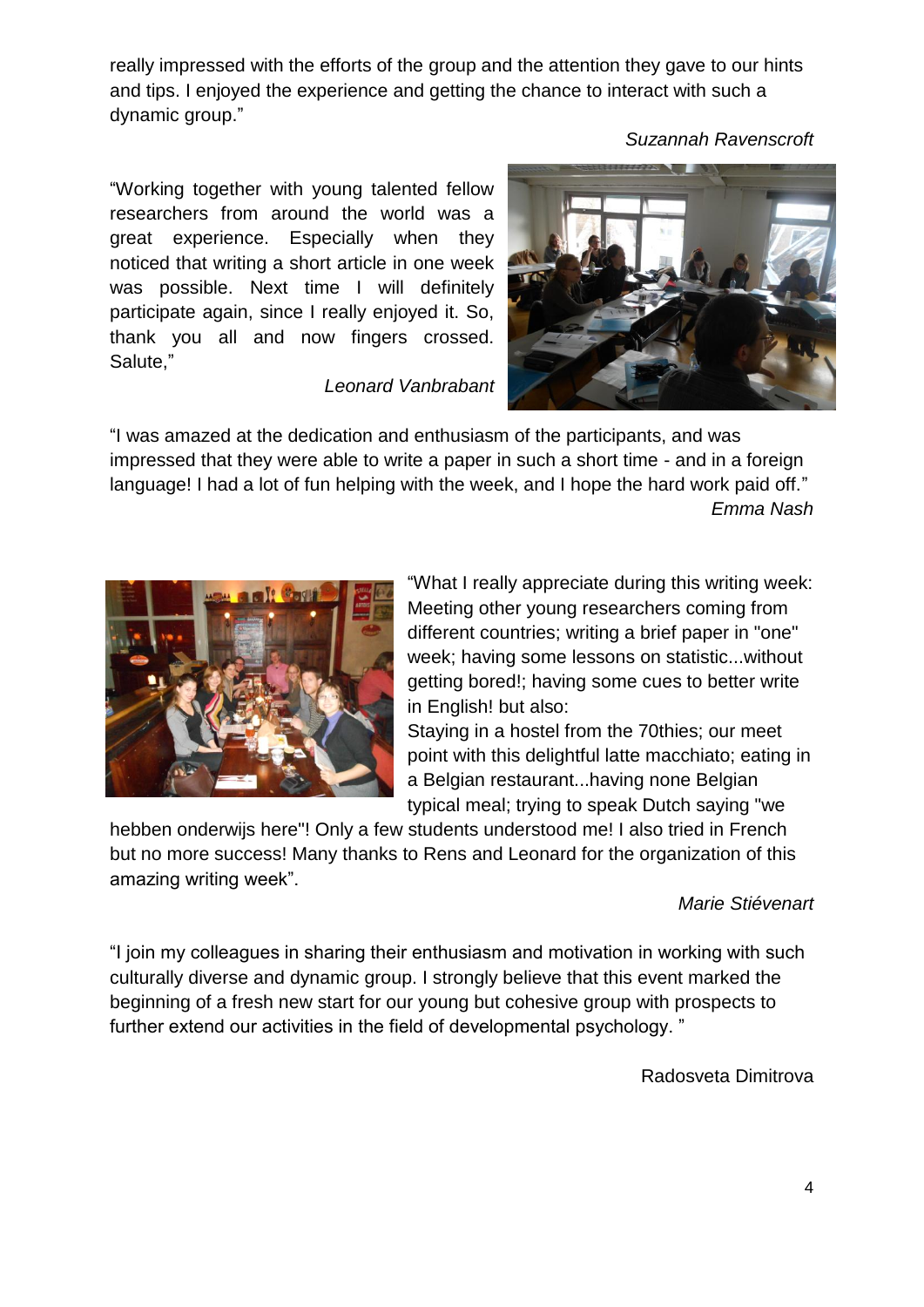Young researchers from 9 countries gathered together to work on the following manuscript projects:

- Dimitrova, R., Cunha, J., & van de Schoot, R. (in preparation). *The Children's Depression Inventory: Factorial structure and measurement invariance in Brazilian and Italian school-aged children.*
- Gorlova, N., Romanyuk, L., Vanbrabant, L., & van de Schoot, R. (in press).*Values and meaning-of-life orientations in youth.*
- Mastrotheodoros, S., Dimitrova, R., Motti-Stefanidi, F., Abubakar, A., & van de Schoot, R. (in press). *Multigroup Ethnic Identity Measure (MEIM) in Bulgarian, Greek and Dutch adolescent samples.* Manuscript accepted for publication
- Ponizovsky, Y., Dimitrova, R., Schachner, M. K., & van de Schoot, R. (under review). *The Satisfaction with Life Scale: Measurement invariance across immigrant groups*.
- Romanyuk, L., Harasimczuk, J., Vanbrabant, L., Vlasova, O. & van de Schoot, R. (in preparation). *Psychology of values: Personality in development (crossnational comparison).*
- Sala, M. N., Molina, P., Abler, B., Kessler, H., Vanbrabant, L., & van de Schoot, R. (in press). *Measurement invariance of the Emotion Regulation Questionnaire (ERQ). A cross national validity study*. Manuscript submitted for publication
- Stievenart, M., Casonato, M., Muntean, A., & van de Schoot, R. (in press). *Comparisons between countries on attachment representations of adopted adolescents. Assessment validation of the Friends and Family Interview.*

### **LECTURE AND MEETING WITH WILLEM KOOPS, EDITOR EJDP**

During the writing week, Prof. Dr. Willem Koops, editor of EJDP gave a lecture dedicated to methodological aspects and research in the field of developmental psychology. Prof. Koops recommended young researchers to read one of his favorite books on methodology of developmental psychology **"**The Study of Behavioral Development' by J. F. Wohlwill published in 1973.

The second part of the lecture conveyed relevant tips for writing articles in the field of developmental psychology: the introduction of the article should frame an exciting story or methods; statistics should be adequate, discussion should be (self-) critical and lay a path for interesting future steps etc. Prof. Koops recommended several choices for a high impact journals and suggestions for an appropriate cover letter to the journal Editor. In addition, various possibilities of important professional societies and associations, SRCD (Society for Research in Child Development), EADP (European Association of Developmental Psychology) and ISSBD (International Society for the Study of Behavioral Development) we discussed.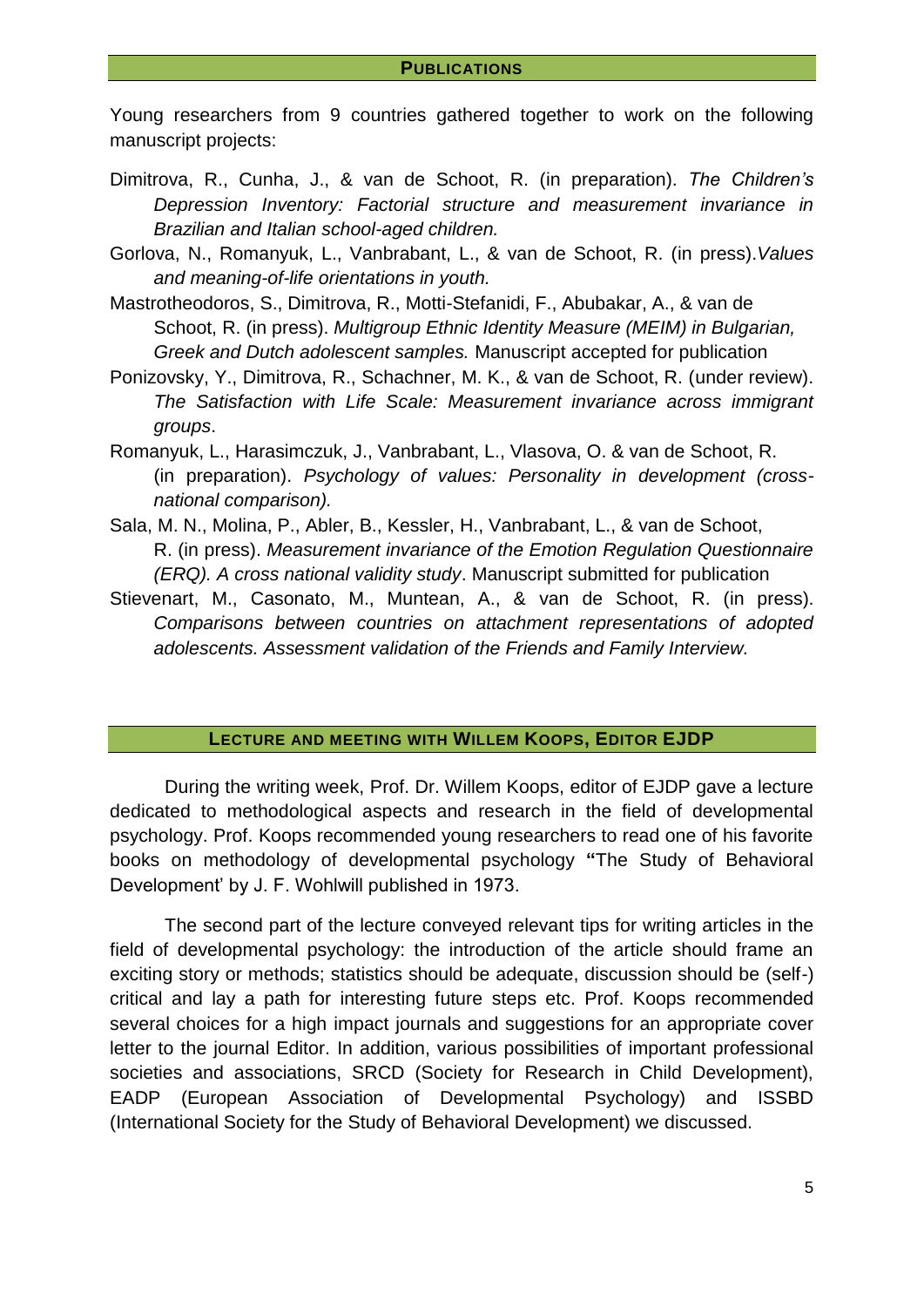The lecture was followed by a discussion on major topics of interest to young scholars such as possibilities to increase cultural diversity with the EJDP, development of special issue on a topic of common interest and a preconference workshop for young scholars with a cross-cultural perspective at the next EADP meeting in Lausanne 2013.

Final recommendations of Prof. Koops for the young EADP scholars regarded the development of wide spread social networks both within and outside the Association, use different opportunities to organize workshops with field experts, round-table sessions and broaden connections between young and senior scholars in different fields of developmental psychology or other disciplines.

*Radosveta Dimitrova & Natalia Gorlova*

### **TOP TIPS IN WRITING IN ENGLISH**

During the writing week, Emma Nash and Suzannah Ravenscroft gave a lecture on writing in English aimed to refresh the students understanding of grammar, sentence and paragraph structure, and issues regarding content when writing up their research. This summary briefly looks at the highlights of the points covered in the lecture.

As native English speakers we were asked to give a lecture on writing in English for a group of young researchers. Our lecture aimed to refresh the students understanding of grammar, sentence and paragraph structure, and issues regarding content when writing up their research. The lecture was aimed at nonnative speakers but also reminded us of basic concepts in writing that native speakers often forget themselves. This summary will briefly look at the highlights of the points covered in the lecture.



In the first section of the lecture students were reminded to keep an eye out for redundant words in their writing. As researchers we are under pressure from journals to maintain a strict word count, therefore checking for redundancy is a way to cut words and clarify content. Redundancy often comes in the form of replicating meaning and double negatives. After a more expanded explanation of these points students were asked to delete the redundant words from various sentences, for example:

- There were a total of 68 participants.
- Participation in the study was completely anonymous*.*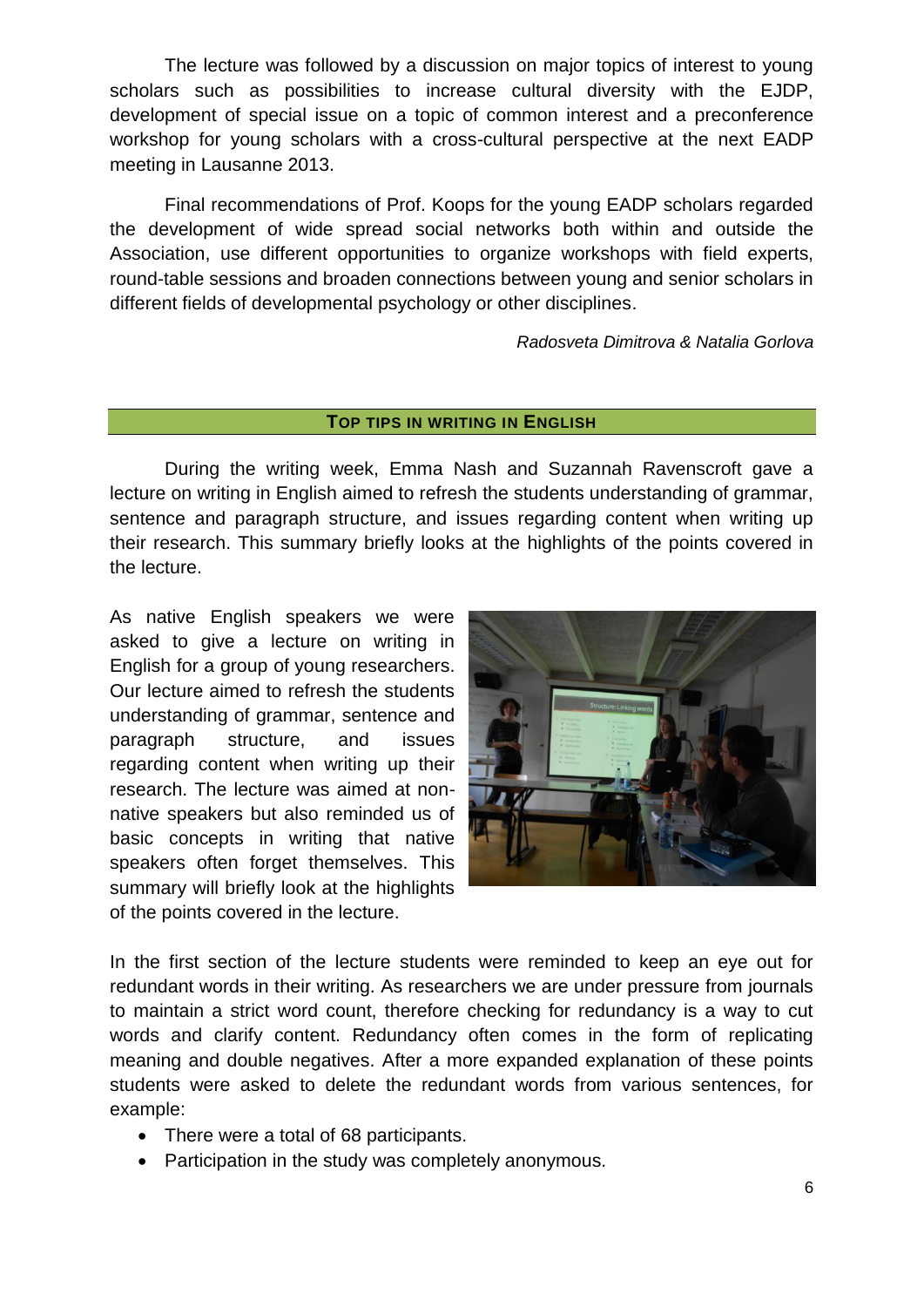We will leave it up to you to decide which words are redundant in the above examples.

The second section of the lecture focused on improving the flow of the article. We reminded students that each paragraph should start with a thesis sentence, move on to explain or expand this point, and then end with a conclusion. An example of such a paragraph comes from Van de Schoot et al. (2010; Can at-risk young adolescents be popular and anti-social behaviour? Sociometric status groups, anti-social behaviour, gender and ethnic background. Journal of Adolescence, 33):

| <b>Thesis</b> | The main finding of this study is that the effect of anti-social   |
|---------------|--------------------------------------------------------------------|
| sentence      | behaviour is larger within sociometric status groups than          |
|               | between them.                                                      |
| Paragraph     | In other words, in each sociometric status group there are         |
| body          | subgroups that differ in terms of reporting anti-social behaviour. |
|               | One small group reported a willingness to use covert and overt     |
|               | anti-social behaviour, one group reported a fairly low prevalence  |
|               | of anti-social behaviour, and one reported no involvement in any   |
|               | anti-social behaviour at all.                                      |
| Conclusion    | <b>Consequently, at-risk young adolescents who reported</b>        |
|               | involvement in anti-social behaviour on a regular basis can be     |
|               | found in similar numbers in each and every status group.           |

Theoretically when a writer follows this advice, one could read the first and last sentence of each paragraph and still understand the author's full line of argument. Additionally, the students were given a variety of linking words/phrases to help with the transition between clauses, sentences and paragraphs. The use of linking words are italicised in the above paragraph of Van de Schoot et al. (2010). 'In other words' allowed the authors to link the body to the thesis sentence by indicating a reformulation, whereas the use of 'consequently' led the paragraph to its end formulation as a result of the preceding sentences. The use of linking words should not be forgotten in our academic writing, as they provide the tool that connects our ideas together and this will help us build up the coherent argument.

Finally, the lecture tackled the most common mistakes in English grammar namely comma use, semi-colon use and use of brackets. The most common misuse of commas is to merely place them wherever there is a natural pause in the sentence. Commas should be inserted before, 'but', to separate a series and to provide additional information. Appropriate usage of a semi-colon can be tricky though the rule sounds simple: a semi colon is used to link two independent clauses. The best advise is that if one is not sure whether the two statements are independent clauses is to simply use a full stop. Students were advised that brackets are used to clarify meaning, or to avoid confusion. However, as was impressed upon us throughout our education, such confusion within our writing should not arise, and so the use of brackets should not be necessary.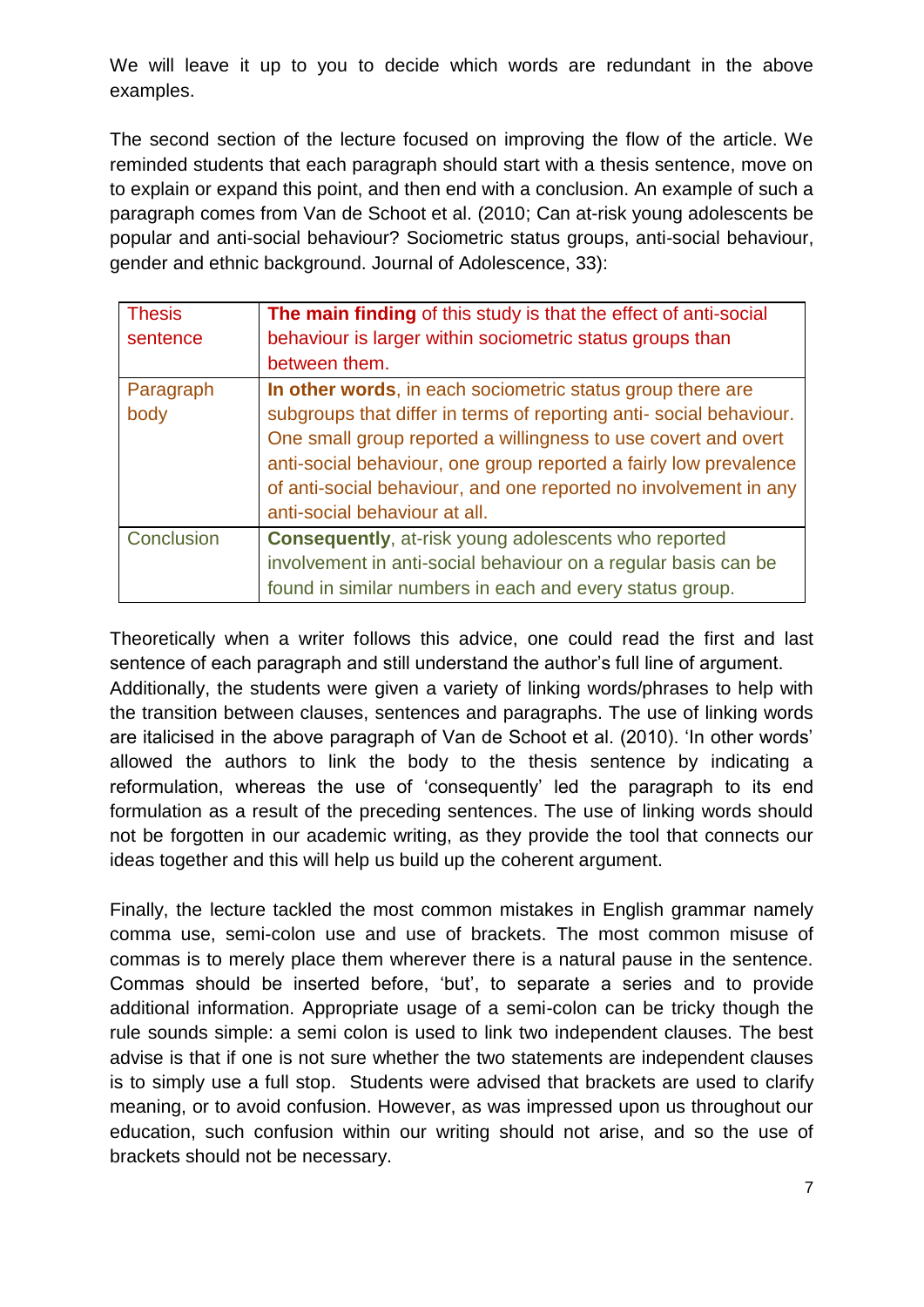Our final top tip came from the Greek philosopher Epictetus who said "Do not write so that you can be understood, write so that you cannot be misunderstood." Following this advise should remind us to keep our writing clear, fluent and without unnecessary complexity. Hopefully our lecture helped towards the young researchers avoiding misunderstanding in their own work.

*Emma Nash and Suzannah Ravenscroft*

### **WHY SHOULD YOU PUBLISH A PAPER ON MEASUREMENT INVARIANCE?**

The following text is a summary of a tutorial paper on why and how to test for measurement invariance, forthcoming in EJDP (Van de Schoot, Lugtig & Hox, A checklist for testing Measurement invariance.)

In the social and behavioral sciences self-report questionnaires are often used to assess different aspects of human behaviour. These questionnaires consist of items that are developed to assess an underlying phenomenon with the goal to follow individuals over time or to compare groups, for example across genders, cultural groups, and countries, etcetera. To be valid for such a comparison a questionnaire must measure identical constructs with the same structure across different groups. Stated otherwise, the factor structure (i.e., factor loadings, intercepts/thresholds, and residual variance terms) should be identical over different groups. When this is the case, the questionnaire is called test measurement invariant (MI). The main question that Measurement Invariance answers is whether the measurement model is the



same in different groups. If MI can be shown then the factor structure of the instrument is common across groups, suggesting that participants across all groups interpret the individual questions, as well as the underlying factor in the same way. Having determined MI, future studies are able to compare the occurrence, determinants, and consequences of the questionnaire over time or between groups, as well as compare scores at the Latent Variable (factor) level. When

MI does not hold, groups or subjects over time respond differently to the items and as a consequence factor means cannot reasonably be compared.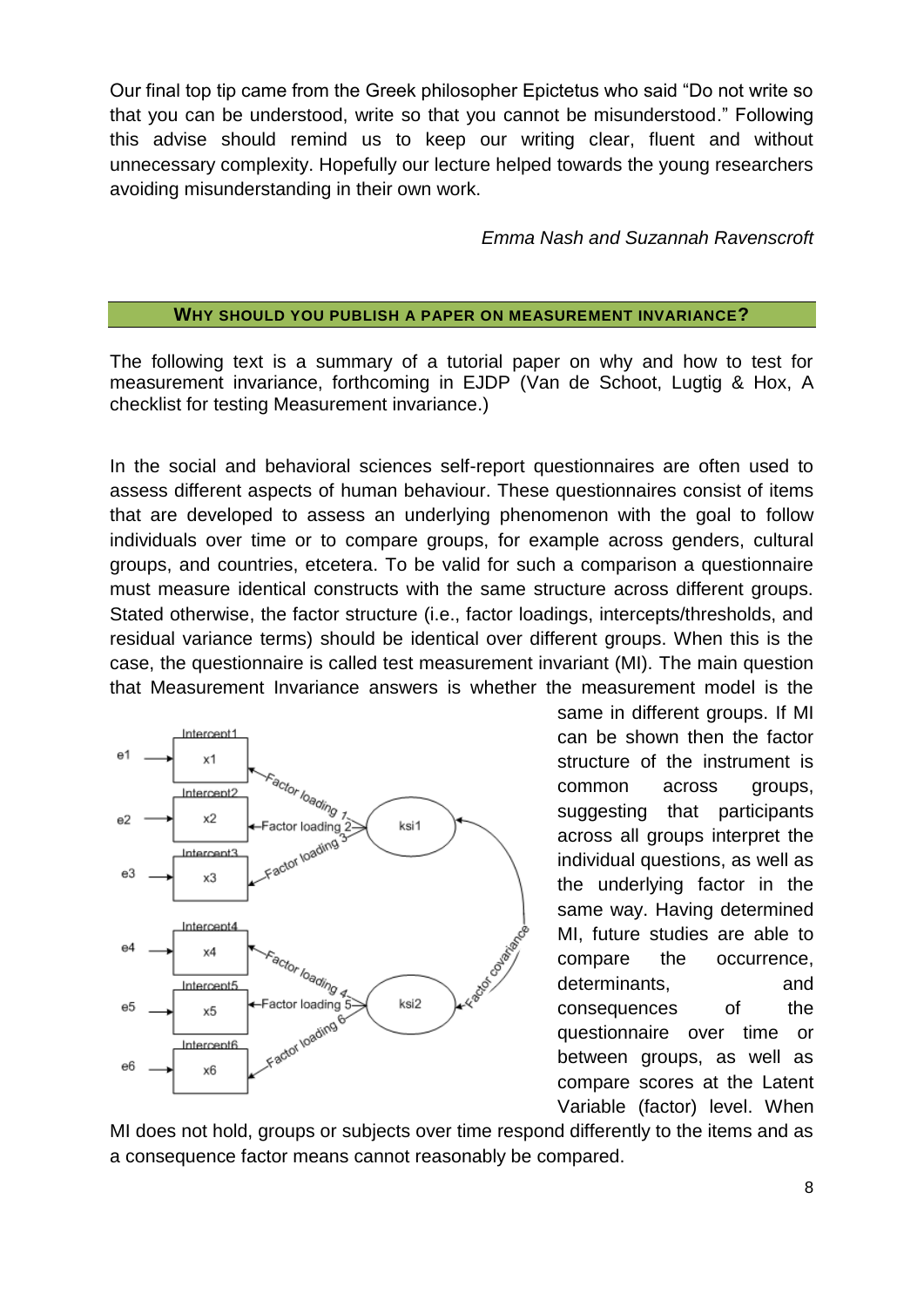The first step is to specify a Confirmatory Factor Analysis that resembles how the construct is theoretically operationalized. The CFA model for each group separately tests the configural invariance. That is whether the same CFA is valid in each group.

The second step is to run a model where only the factor loadings are equal across groups but the intercepts/thresholds are allowed to differ between groups (metric invariance). This model tests whether respondents across groups attribute the same meaning to the latent construct under study.

The third step is to run a model where only the intercept/thresholds are equal across groups, but the factor loading are allowed to differ between groups .

The fourth step is to run a model where both the loadings and intercepts/thresholds are constrained to be equal (scalar invariance). When scalar invariance holds, this implies that the meaning of the construct (the factor loadings), and the levels of the underlying items (intercepts/thresholds) are equal in both groups. This means that respondents can be compared on their scores on the latent variable across groups.

Finally, run a model where also the residual variances are fixed to be equal across groups (full uniqueness MI). If full uniqueness invariance holds, this means that the explained variance for every item is the same across groups; i.e. the latent constructs is measured identically across groups. If the error variances are not equal, groups can still be compared on the latent variable.

For straightforward interpretation of means and correlations across groups, both the factor loadings and intercepts/thresholds should be similar across groups (scalar invariance). After testing the invariance of the measurement model, a next step is to test the equality of factor means, factor variances and correlations between two or more latent variables, across groups.

*Rens van de Schoot & Peter Lugtig*

### **CALL FOR PAPERS**

If you want to publish a paper about measurement invariance yourself, you are very welcome to submit your paper to the special section titled 'Developmetrics' of the

European Journal of Developmental Psychology ([www.tandf.co.uk/journals/titles/17405629.asp](http://www.tandf.co.uk/journals/titles/17405629.asp)):

The EJDP will from now on offer the possibility to publish short reports on the development of instruments and procedures for developmental research. The reports will have a maximum length of 2200 words (5 pages in print), including tables, figures, references and so on. The reports should have the structure of a regular paper, such as specified in the last edition of the Publication Manual of the APA.

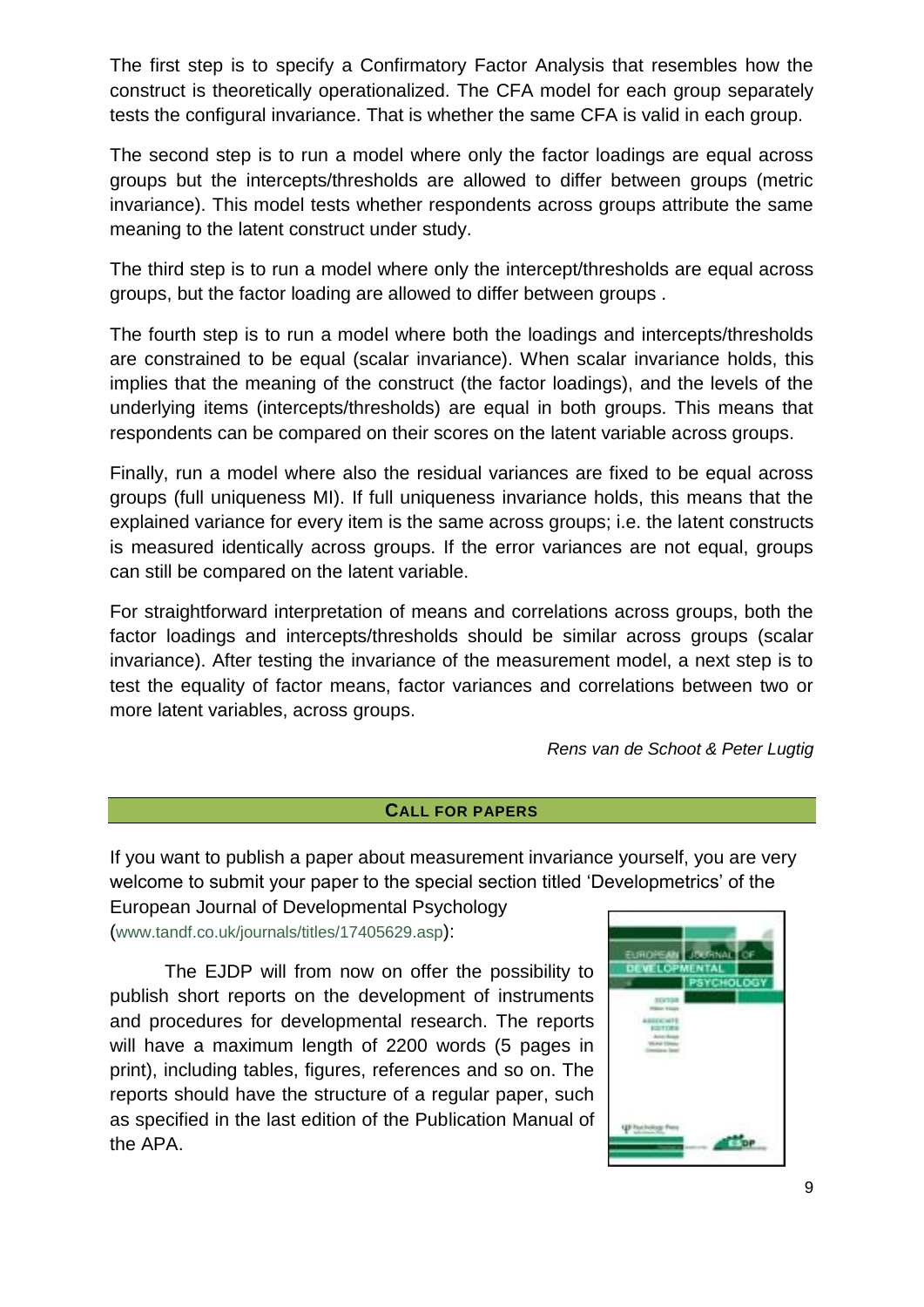As an editor I feel that this possibility to publish data on the quality and the usability of instruments and procedures can be very helpful for several reasons: it offers a pool of publications to refer to when one publishes a paper in which an instrument is used that has been investigated already; it prevents that we as editor and co-editors reject papers that are just about instruments, without any developmental content; it may help publishing relevant data on the cross-cultural use of instruments. With "instruments" we refer to instruments like tests, questionnaires and checklists, and with "procedures" we refer to any research on the reliability and validity of procedures for experimentation or of strategies to gather data. The editors will of course still maintain the principle that the short reports on instruments and procedures should have relevance for developmental research.

*Willem Koops*

### **EVENTS & ANNOUNCEMENTS**

- $\triangleright$  Interested whether you will find a job after finishing your PhD: Yerkes, M., van de Schoot, R., & Sonneveld, H. (2012). Who are the Job Seekers? Explaining Unemployment among Doctoral Recipients. *[International Journal of](http://www.ijds.org/)  [Doctoral Studies,](http://www.ijds.org/) 7,* 153-166.<http://ijds.org/Volume7/IJDSv7p153-166Yerkes346.pdf>
- **A workshop by Bengt Muthen** (27-29 Aug ): We are honored that Prof. Muthén and Dr. Asparouhov will visit Utrecht university. In a three-day workshop new features of Mplus version 7 are highlighted (e.g., multilevel/SEM with 3 levels, new Bayes features, causal effect estimation). On the third day there is also some room for individual consultations with Mplus experts. For more information: tinyurl.com/workshop-Bengt
- The fourth **'Mplus user group'** (30 Aug) with key note presentations of prof. Bengt Muthen (history and future of Mplus), prof. Peg Burchinal (editor at Child Development; Using M-Plus to Analyze Data in Psychology Journals: An Associate Editor's View) and prof. Joop Hox (estimating new structural equation models with the Bayesian methods). For the preliminary program, registration and more information see [www.fss.uu.nl/mplus](https://solismail.uu.nl/owa/UrlBlockedError.aspx)
- **Call for proposals** for Society for Research in Child Development (SRCD) 2014 Themed Meetings. SRCD invites proposals for one or more small (300- 500 attendees) themed meetings to be held in 2014. As with 2012, the meetings can have topical or methodological foci. Meeting organizers are expected to provide intellectual leadership, with SRCD staff making all of the logistical arrangements. Further information can be found at [http://www.srcd.org/index.php?option=com\\_content&task=view&id=624&Itemi](http://www.srcd.org/index.php?option=com_content&task=view&id=624&Itemid=255) [d=255](http://www.srcd.org/index.php?option=com_content&task=view&id=624&Itemid=255)
- **Call for Papers** International Conference: Migration and Well-Being: Research Frontiers, Tel Aviv University, Israel, January 8-10, [2013,](tel:2013) contact: [migration.conference@gmail.com](https://email.campus.uvt.nl/owa/redir.aspx?C=ccffbb2e35e3450faacdd621eb6d6797&URL=mailto%3amigration.conference%40gmail.com)